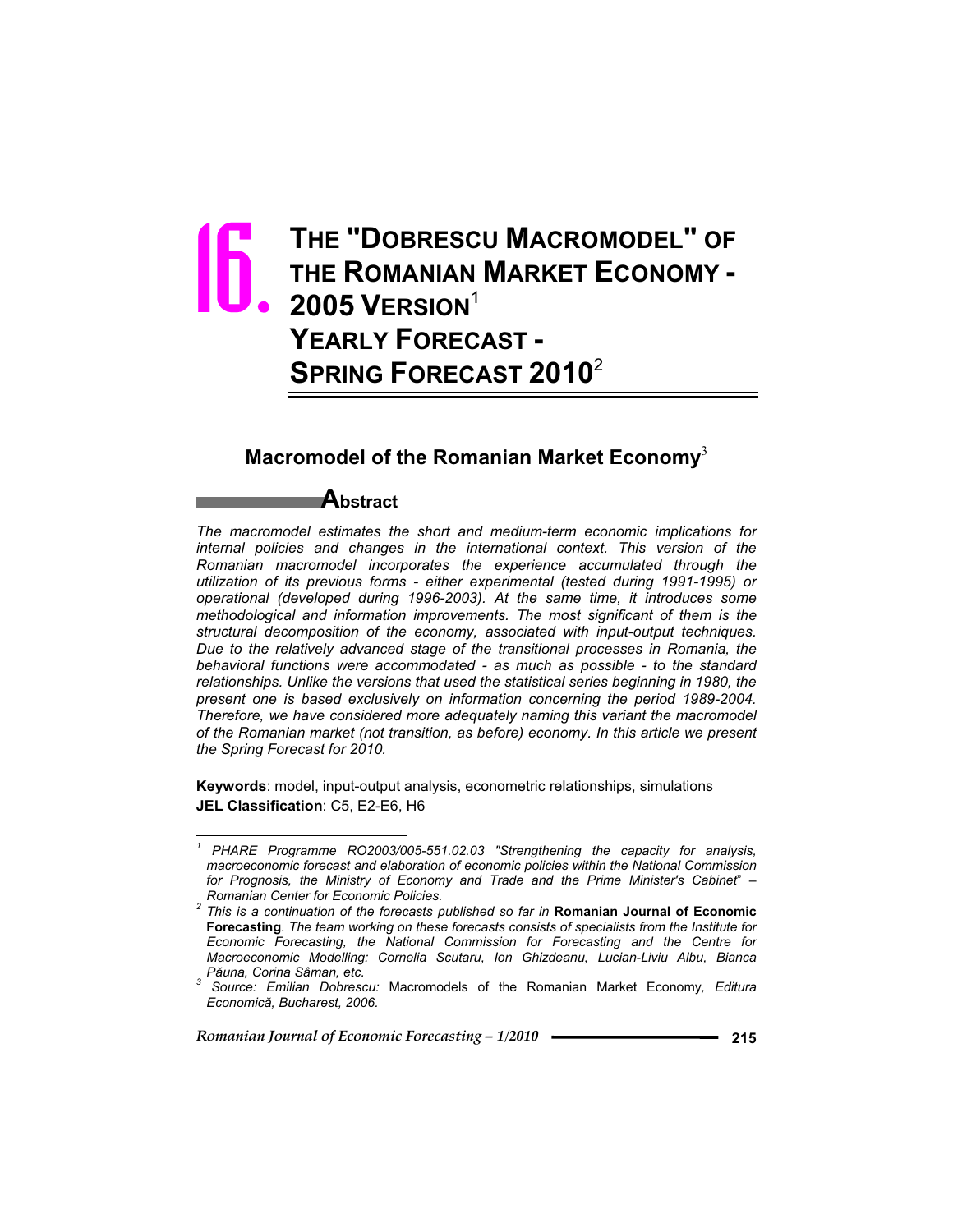*Institute of Economic Forecasting*

**Spring Forecast for 2010, February estimates**<sup>4</sup>

The methodological corrections introduced in the previous projections (RJEF Nos. 1- 4, 2009) were maintained.

The updated Standby Agreement with the International Monetary Fund, the European Commission, and the World Bank has also been taken into consideration.

The present forecast is based on several leading assumptions:

- the domestic absorption continues to decrease, but in a smaller proportion than during the previous year;
- the global output registers stabilization, under the circumstances of extended unemployment;
- the general consolidated budget expenditures are compressed, in order to reach a reduction in the public deficit without changing the taxation system;
- the external commercial deficit remains within sustainable limits:
- the above-mentioned circumstance combined with the interventions of the National Bank can induce a relatively stable evolution of the nominal exchange rate.

The main indicators are presented in Table 1.

**Table 1** 

|                                                      | Symbol        | <b>Dobrescu</b><br><b>Macromodel</b> |
|------------------------------------------------------|---------------|--------------------------------------|
| GDP, current prices, bill. RON                       | GDP           | 539.336                              |
| GDP index, current prices                            | <b>IGDP</b>   | 1.066                                |
| GDP index, constant prices                           | <b>IGDPc</b>  | 1.013                                |
| Household consumption index, constant prices         | <b>ICHc</b>   | 0.968                                |
| Gross fixed capital formation index, constant prices | <b>IGFCFc</b> | 0.997                                |
| Export of goods and services, bill. EUR              | <b>XGSE</b>   | 39.039                               |
| Import of goods and services, bill. EUR              | <b>MGSE</b>   | 48.732                               |
| The deficit of the trade balance (% of GDP)          | rNX           | $-0.764$                             |
| Labor force, mill. pers.                             | LF            | 9.966                                |
| Employment, mill. pers.                              | F             | 9.097                                |
| Unemployment rate                                    | ru            | 0.087                                |
| <b>GDP</b> deflator                                  | <b>PGDP</b>   | 1.053                                |
| Consumption price index                              | CPI           | 1.039                                |
| Exchange rate, RON/EUR                               | ERE           | 4.248                                |
| The general consolidated budget deficit (% of GDP).  | cbb           | $-0.053$                             |

**Scenario for 2010** 

The present macromodel estimations are close to the ones used by the government to build the general consolidated budget for 2010.

 $\overline{a}$ 

<sup>4</sup> For a short description of the model, see *Romanian Journal of Economic Forecasting*, 8(1): 115-125.